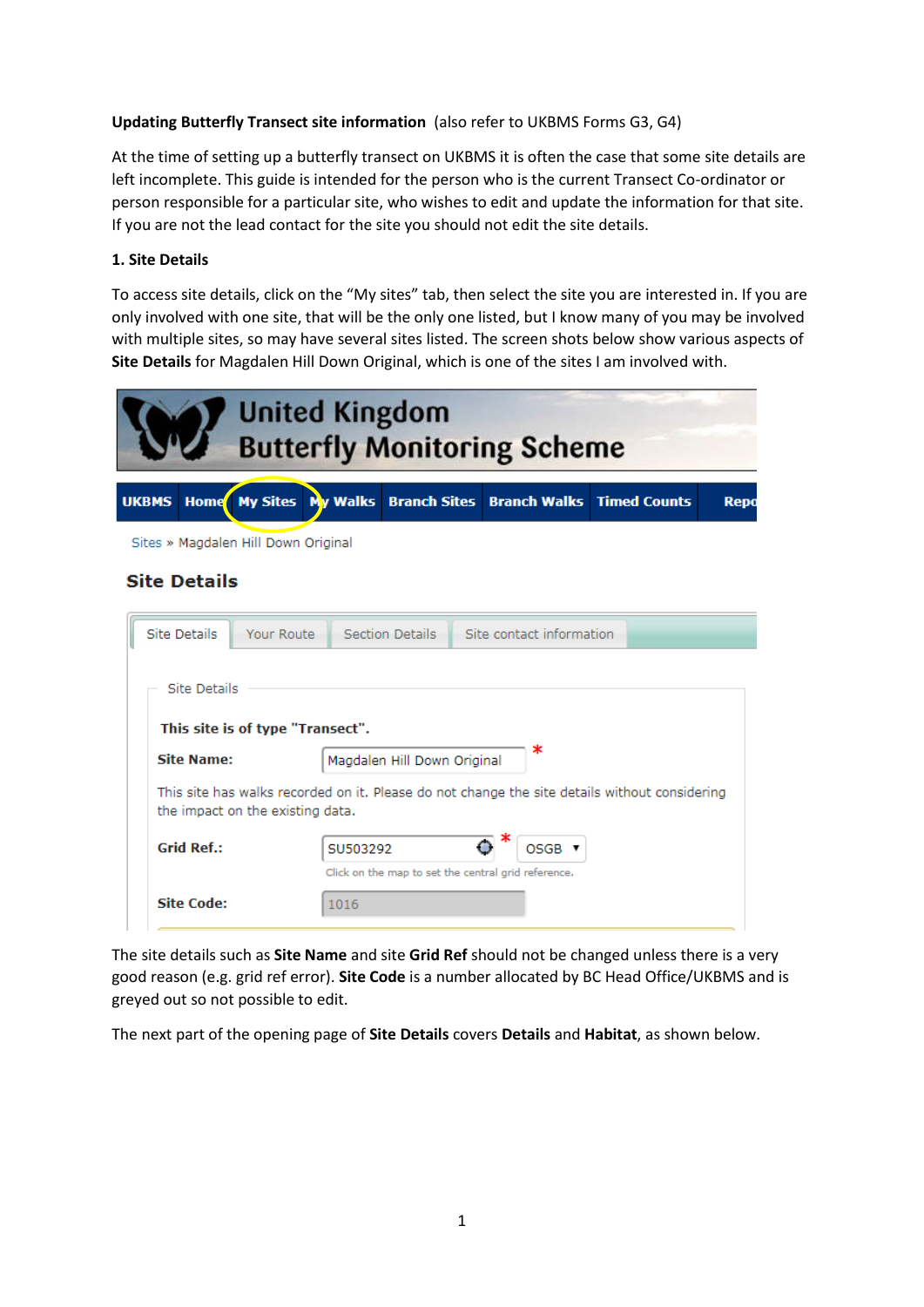| Site Details                |                          |    |
|-----------------------------|--------------------------|----|
| Details                     |                          |    |
| <b>County:</b>              | Hampshire                | ۷. |
| <b>Confidential:</b>        |                          |    |
| <b>No. of sections:</b>     | 10 <sub>1</sub>          | ∗  |
| Overall Length (m):         | 1961                     | ∗  |
| <b>Transect Width (m):</b>  | 5<br>▼                   |    |
| <b>Year Established:</b>    | 1990                     |    |
| All or single species:      | All<br><b>Single</b>     |    |
| <b>Climate of transect:</b> | Lowland<br><b>Upland</b> |    |

**County:** Either Hampshire or Isle of Wight, depending where your transect is located.

**No. of sections:** cannot be changed once the route is set up, so is greyed out

**Overall Length (m):** Is the length of your transect route, which should be the sum total of sections.

**Transect Width (m):** 5 is the figure that should be in this box.

**Year Established:** Please enter the year when the butterfly transect began.

**All or single species:** Some transects cover a reduced number of weeks and have been set up specifically to monitor a particular species (e.g. Brown Hairstreak, Silver-studded Blue). Most transects, however, would be set up to cover **All** species.

**Climate of transect:** All Hampshire & Isle of Wight transects are **Lowland**. Upland counts as >300m above sea-level. The closest we get in Hampshire is Pilot Hill, at 286m.

The final part of the site details is to do with **Habitat**.

| <b>Principal transect</b><br>habitat: | 15. Dry semi/unimproved (flower rich) chalk/limestone grassland |  |
|---------------------------------------|-----------------------------------------------------------------|--|
| 2nd transect habitat:                 | 22. Dry scrub/shrub thickets                                    |  |
| Notes on Land Use and                 |                                                                 |  |
| <b>Management:</b>                    |                                                                 |  |

It is only possible to enter two habitat codes, which I appreciate may be difficult for a site with a diverse mix of habitat. Can I suggest you simply put what you regard as the two main habitat types.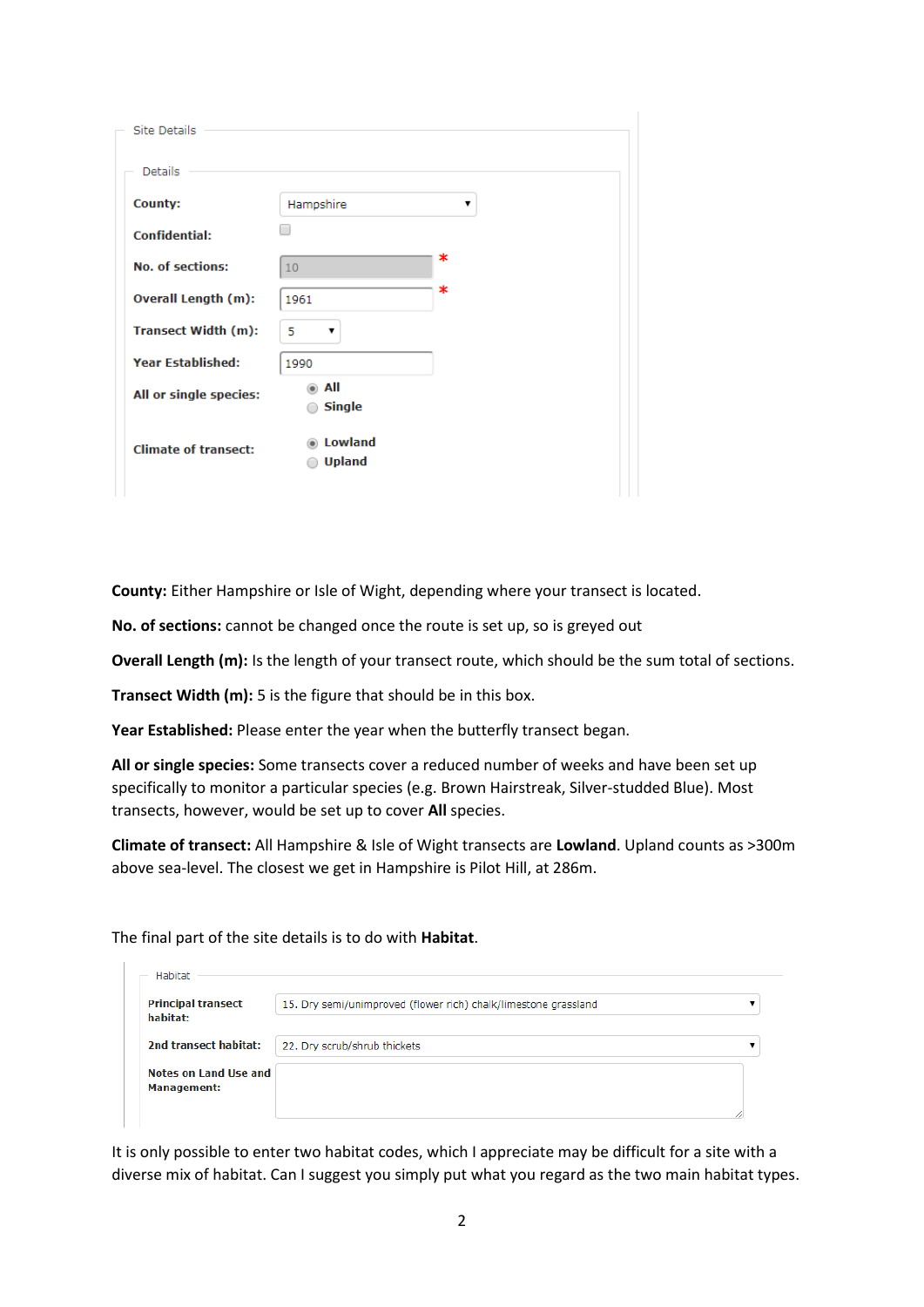The drop-down list (see below) gives a choice of 40 different habitat types to select from, or you can decide not to set the habitat type by choosing "Not Set". For Magdalen Hill Down Original which is chalk downland with scrub patches, you will see that I have selected "15. Dry Semi/unimproved (flower-rich) chalk/limestone grassland" as the principal habitat, and 22. Dry scrub/shrub thickets as the 2<sup>nd</sup> transect habitat. Don't worry if there are other habitats that you wish to mention, as these can be included in the Section Details (see below).

Don't feel you have to complete the box entitled **"Notes on Land Use and Management",** as you can provide detail of management options in Section Details below, but if you wish to put something in the Land Use and Management box, for the Magdalen Hill Down example (not presently filled in), it could be something like "*Nature Reserve situated in an area of predominantly arable farmland at the westernmost end of the South Downs National Park*".

| Not Set                                                                                         |  |
|-------------------------------------------------------------------------------------------------|--|
| 1. Marine saltmarshes/estuaries/saline reedbeds                                                 |  |
| 2. Coastal dune grassland                                                                       |  |
| 3. Coastal dune and sand heath                                                                  |  |
| 4. Coastal dune and sand scrub                                                                  |  |
| 5. Coastal dune and sand woods                                                                  |  |
| 6. Coastal dune slacks                                                                          |  |
| 7. Coastal Machair                                                                              |  |
| 8. Coastal shingle                                                                              |  |
| 9. Coastal cliffs/undercliffs                                                                   |  |
| 10. Fen/swamp/marsh vegetation of inland freshwater edges                                       |  |
| 11. Bare ground/sparse vegetation of inland freshwater edges                                    |  |
| 12. Acid bog/mire habitats                                                                      |  |
| 13. Flushes                                                                                     |  |
| 14. Inland swamp/fen stands without open water (e.g. reed and sedgebeds)                        |  |
| 15. Dry semi/unimproved (flower rich) chalk/limestone grassland                                 |  |
| 16. Dry semi/unimproved acid grassland                                                          |  |
| 17. Dry semi/unimproved (flower rich) neutral grassland                                         |  |
| 18. Agriculturally improved/re-seeded/heavily fertilised grassland                              |  |
|                                                                                                 |  |
| 19. Seasonally wet and wet marshy grasslands                                                    |  |
| 20. Bracken dominated glades or hillsides                                                       |  |
| 21. Stands of tall herbs (e.g. nettle and willow-herb beds)                                     |  |
| 22. Dry scrub/shrub thickets                                                                    |  |
| 23. Wet and dry heathland/dry heather moorland                                                  |  |
| 24. Wet Willow scrub of fen, river and lake-side                                                |  |
| 25. Hedgerows                                                                                   |  |
| 26. Mature broadleaved woodland                                                                 |  |
| 27. Mature coniferous woodland                                                                  |  |
| 28. Mature mixed broadleaved and coniferous woodland                                            |  |
| 29. Lines of trees or scattered trees of parkland                                               |  |
| 30. Small man-made woodlands                                                                    |  |
| 31. Recently felled areas/early-stage woodland and coppice                                      |  |
| 32. Bare ground/woodland herb/grass mosaics of woodland rides, hedgebanks and green lanes       |  |
| 33. Orchards, hop gardens and vineyards                                                         |  |
| 34. Inland screes/cliffs/rock pavements and outcrops                                            |  |
| 35. Intensive arable crops                                                                      |  |
| 36. Horticultural crops                                                                         |  |
| 37. Organic arable crops                                                                        |  |
| 38. Bare ground/weeds of arable field margins or fallow/recently abandoned arable crops         |  |
|                                                                                                 |  |
| 39. Ornamental shrubs/trees/lawns of churches/parks/domestic gardens etc                        |  |
| 40. Bare ground/weed communities of post-industrial sites e.g. quarries/pits/road/rail/landfill |  |
|                                                                                                 |  |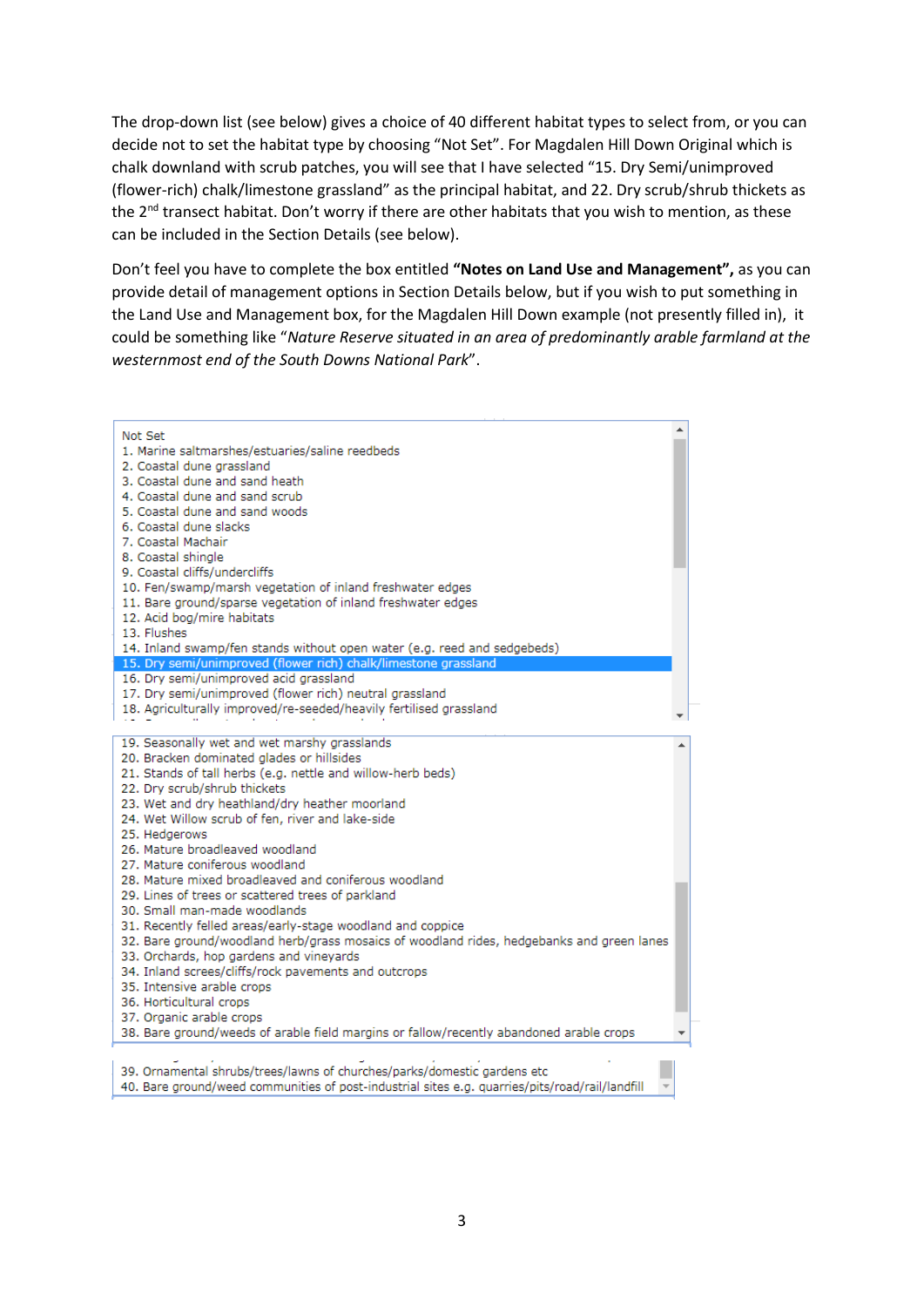### **Section Details:**

#### **a) Management**

Having completed the Site Details, the next thing to do is complete the specific **Section Details** of the transect. Click on the **Section Details** tab, which should default to open on Section 1 (**S1**).

| <b>Section Grid Ref.:</b>  | SU500292                           |                                                        |
|----------------------------|------------------------------------|--------------------------------------------------------|
| OSGB <b>v</b>              |                                    |                                                        |
| Habitat and management     |                                    | M1. Grazing by livestock                               |
| Management                 |                                    | Not set                                                |
| <b>Primary Management:</b> | M1. Grazing by livestock<br>۷.     | M1. Grazing by livestock                               |
|                            |                                    | M <sub>2</sub> . Burning                               |
|                            |                                    | M3. Cutting woody vegetation                           |
|                            |                                    | M4. Mowing                                             |
| Section                    |                                    | M5. Spraying                                           |
|                            |                                    | M6. Fertilising                                        |
| <b>Details</b>             |                                    | M7. Ploughing                                          |
| <b>Section Length (m):</b> | 345                                | M8. Bulldozing                                         |
|                            |                                    | M9. Tipping                                            |
|                            |                                    | M10. Quarrying<br>M11. Vehicular/machinery disturbance |
|                            |                                    | M12. Drainage                                          |
| Habitat and management     |                                    | M13. Other                                             |
| Management                 |                                    |                                                        |
|                            | M3. Cutting woody vegetation<br>۰. |                                                        |
| <b>Secondary</b>           |                                    |                                                        |

The **Section Grid Ref.** is a specific 6-fig grid reference for each section of the transect. One section may have the same grid reference as the Site Grid Ref. given on the opening page, but other grid references should be different. For the purpose of species distribution maps, this is important in cases where a site straddles more than one tetrad, or even different 10km squares. In the case of Magdalen Hill Down, for example, Section 2 is in a completely different 10km square to the other sections. These section grid ref details will probably have been entered when the site was registered with UKBMS and the map of the route drawn, but if not, please amend/update as necessary.

**Section Length:** Greyed out and cannot be changed once the original route is set up.

**Primary Management:** In most cases, a choice from M1 to M4 from the drop-down list is probably most likely. In the case of Magdalen Hill Down Original, **M1 Grazing by livestock** is the main management. Secondary Management: has the same drop-down menu. At Magdalen Hill Down rotational scrub-cutting is the main activity, so **M3 Cutting woody vegetation** is selected. This option would also cover coppicing and even felling of trees.

**Management Text Description:** A free text simplified summary of management.